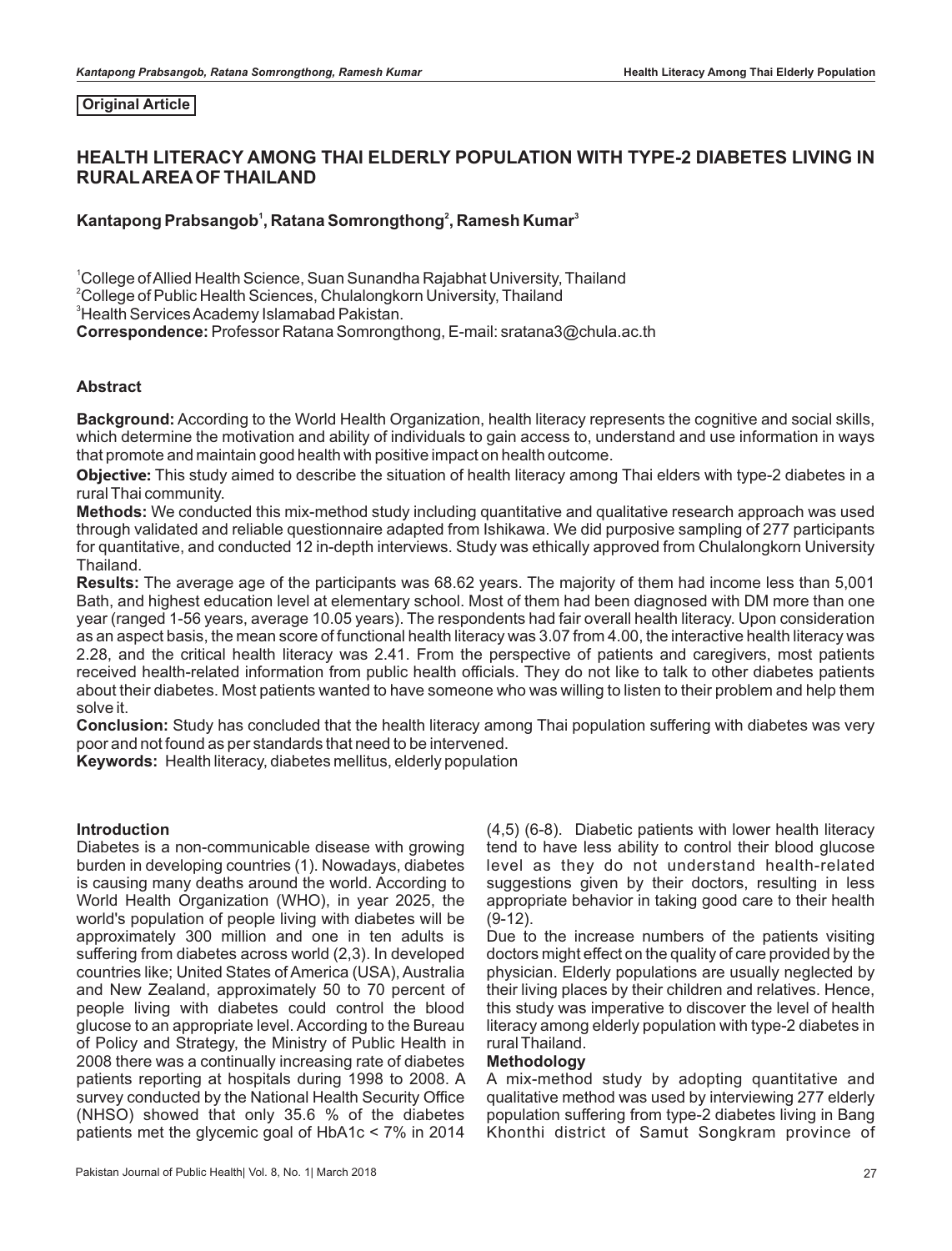Thailand. A validated, pretested and reliable questionnaire with 3-level Health Literacy Scale adopted from Ishikawa was used to assess health literacy level (13,14). The patients respond to each question by rating from 1, which means never to 4, which means regularly. The higher score means that the patients have a higher health literacy, except the score result of basic health literacy in which the higher score means that the patients have a lower health literacy. Thus, scores on the health literacy ranges from 14 to 56 (15). Interpretations of the percentage score provided a measure of poor health literacy (25- 60), fair health literacy (61-70), good health literacy (71-80), and very good health literacy (81 and above).

For a qualitative research method, observation and indepth interviews were used to collect data about perspectives of diabetes patients, caregivers, doctors, nurses, public health officers, and health literacy experts on health literacy promotion of sub-district health promotion hospitals in the Bang Khonthi district. Two persons from each group-diabetes patients, caregivers, doctors, nurses, public health officers, and health literacy experts-were selected for an in-depth interview. The total number of participants in the interview was 12 persons. The interview was tape-recorded. The researcher observed and recorded information obtained from the interview. In addition, an anthropological expert, who was an advisor making some recommendations, closely advised during an in-depth interview data collection process in order to receive appropriate and accurate information. Data was collected and analyzed by using content analysis to describe the promotion and perception of health literacy. Ethical approval was attained from the Chulalongkorn University Institutional Review Board on human rights prior to commencing the study.

### **Results**

It was revealed that the majority of the participants were average 68.62 years old. The majority of them had income less than 5,001 (48.25 %) and highest education level at elementary school (75.90%). Most of them had been diagnosed with DM for more than one year (ranged 1-56 years, average 10.05 years) as shown in Table 1. The respondents had fair overall health literacy (67.06 %: score 36.21 from 54). Upon consideration as an aspect basis, the mean score of functional health literacy was 3.07, the interactive health literacy was 2.28, and the critical health literacy was 2.41, as shown in Table 1.

| <b>Characteristics</b>   | %/Average score | Mean       | S.D.  |
|--------------------------|-----------------|------------|-------|
| Socio-demographic        |                 |            |       |
| Age                      |                 | 68.62 y.   | 6.73  |
| Income less than 5,001   | 48.25%          |            |       |
| Element school level     | 75.90%          |            |       |
| Duration of diabetes     |                 | $10.05$ y. | 8.10  |
| <b>Health literacy</b>   |                 |            |       |
| Functional health        | 15.35           | 3.07       | 0.868 |
| literacy                 |                 |            |       |
| Interactive health       | 11.40           | 2.28       | 0.868 |
| literacy                 |                 |            |       |
| Critical health literacy | 9.64            | 2.41       | 0.968 |
| Overall health literacy  | 36.21 (67.06 %) | 2.58       | 0.646 |

#### **Table 1: Socio-demographic Characteristics and overall health literacy of respondents**

All participants expressed satisfaction with participating in an in-depth interview. They wanted to express their opinion regarding the health literacy situation. The following is the result of observation and content analysis, categorized by groups of participants. Most patients receive health-related information from public health officials. The staffs will provide and distribute health knowledge documents to them. Every month, on the day the diabetes clinic is open, there will be staffs to lecture on health issues. For many patients, when they have a problem with insufficient understanding of health issues, they will consult health care providers. However, since most of them are elderly, they need help from relatives and friends who will take them to see a doctor and take their health information during the doctor visit. These friends and relatives will help take care of patients regarding food consumption and medication. Most patients do not have problems with receiving healthrelated information. However, the commonest problem is that, once they have received the health-related information, they do not care to read the document. In addition, regarding whatever they know from the information they often think and make decisions by themselves without any help to consider. They do not like to talk to other diabetes patients about their diabetes. Most patients want to have someone who is willing to listen to their problem and help them solve the problem.

"I know everyone is busy. I do not want to disturb them when I have a problem understanding health-related information because I will feel upset when they are not willing to help me. So, I try to do things on my own." (Patient N)

### **Perspective of caregivers**

Most of the caregivers regularly receive health-related information and knowledge about diabetes care from health officials, physicians and nurses. Friends and relatives provide advice and assistance in the care of patients. However, many patients rarely follow their advice. They are ignorant towards the control of blood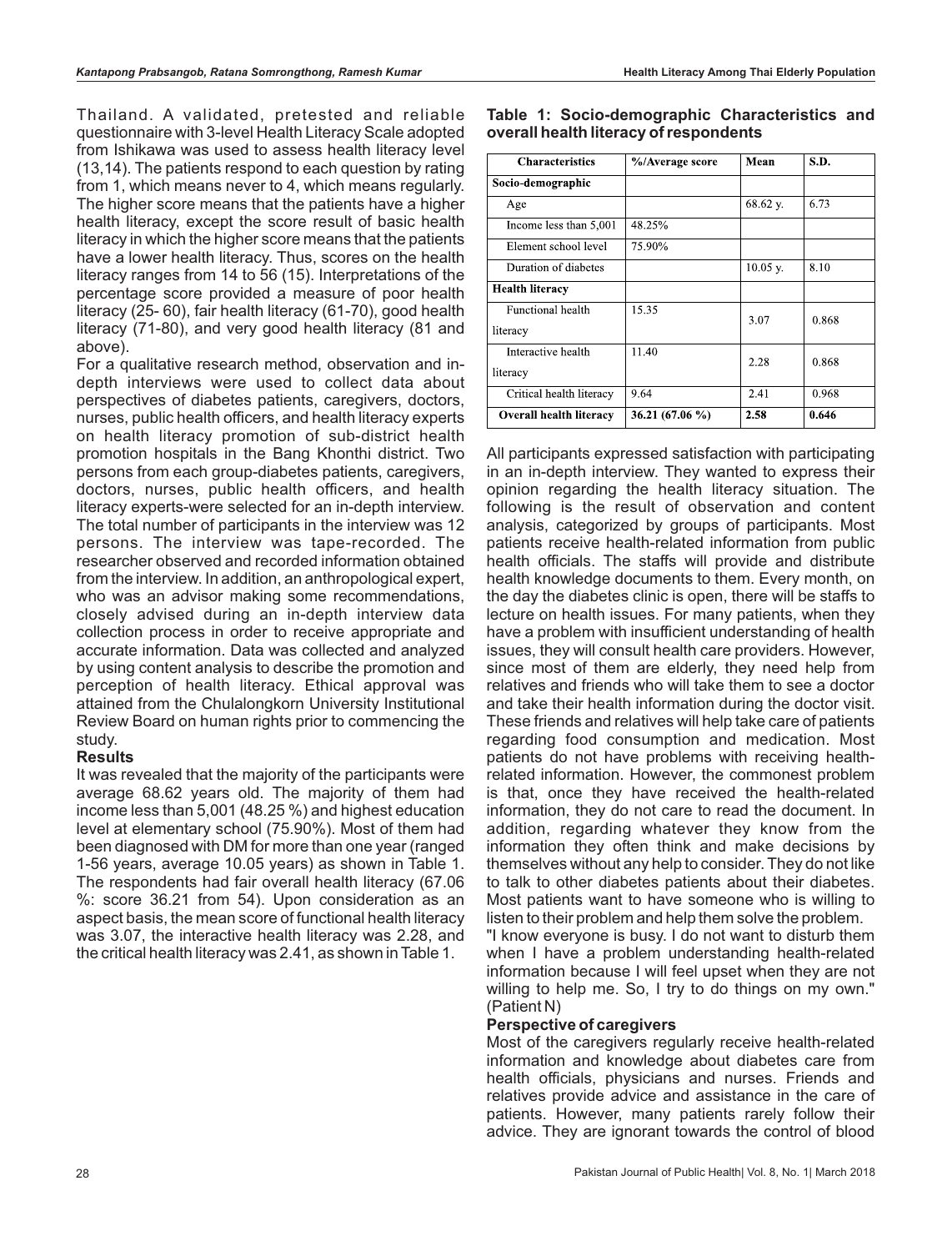sugar and unhealthy eating habits. They like to do whatever they want without listening to others.

"My uncle is very pertinacious. I keep telling him do not do whatever the doctor prohibited, but he does not listen to me. He likes to do whatever he thinks is right." (Caregiver S)

### **Perspective of doctors**

Although doctors do not have much time to talk to patients, whenever a patient has health problems, they are ready to help. However, most patients rarely ask the doctors questions regarding health problems. When the doctors ask them what the problem they have understanding health information is, most patients often said they do not have any problem. However, many patients usually like to do whatever is not -recommended by the doctor. They still consume unhealthy things such as sweet food. Doctors do not know that patients do not understand or do not care to follow their recommendations.

"I am concerned that many elderly patients may have a problem understanding the health information that I gave to them. I keep asking them if they have any problem or concern about what I just said to them. Most of them often said they are fine and do not have any problem. However, when they go home many of them do not follow my recommendations." (Doctor Ch)

# **Perspective of nurses**

Nurses will provide health-related information and knowledge about diabetes care. They often advise and warn patients when they did something that might have a negative effect on their health. However, there are some patients who are not interested in the health-related information. They do not care about their health problems. They also do not care to take care of their own health.

"I know some patients do not like me because I keep telling them to do this or not to do that. Since they are elderly, they might not like a young person like me giving them orders. They may feel frustrated when I blame them for the wrong things they did." (Nurse P)

### **Perspective of public health officials**

Every month public health officials will visit diabetes patients at home in the area for which they are responsible, especially those who have problems taking care of themselves and need health providers to help them at home. Health-related information and knowledge about diabetes care are provided to patients and caregivers when they come to receive services at the hospital. The public health officials make a lot of effort to find out if there is anything that makes it difficult for the patients to perceive and understand the health information. From their experience, they found that many patients have a good understanding of diabetes, especially those who have had diabetes for a long time. However, even when they know what is bad for their health, they still do it.

"Many elderly patients know a lot about diabetes care because they have received health-related information and knowledge about diabetes care for many years. However, some patients still do whatever they know may have serious effects on their health such as eating a lot of sweet food." (Public health official R)

## **Perspective of health literacy experts**

At hospitals, health providers often focus on educating diabetes patients. They think that diabetes patients with good knowledge will perform well in maintaining good health. In fact, in the definition of health, patients have to be motivated to perceive and understand health information and be encouraged to use this information to their advantage. Even if the patients are knowledgeable, as long as there is no motivation, they will not practice good self-care behavior.

"For many patients who have good knowledge about diabetes care, they still do not practice good self-care behavior because they have no motivation to do it. Therefore, for promoting patients' health literacy, we have to know how to motivate them to access, understand, and use health-related information to improve their health." (Expert B)

# **Discussion**

The result that elders with type-2 diabetes in Bang Khonthi District, Samut Songkram Province, Thailand, had fair health literacy may be because of their old age, low education and low income. This was in accordance with Schillinger and Nutbeam which had proven that limited health literacy is common among low-income and poorly educated elderly patients with diabetes (8,11). When considering each aspect of health literacy, we found that interactive health literacy had the lowest mean score compared with functional and critical health literacy scores. According to the definition of health literacy, interactive health literacy refers to being literate in basic health, cognitive and social skills used in participating in social activities and selecting updated information for improving health behavior. When interactive health literacy is low, it means diabetes patients have less communication with others regarding their health and diabetes. This was in accordance with the in-depth interview which showed that the patients did not like to talk with others about their diabetes. This is similar to the findings of previous studies which revealed that diabetes patients with lower health literacy tend to have less ability to understand health-related suggestions given by their doctors. As a result, they seldom communicate with doctors (9,10,11,12,16).

According to the in-depth interview, elders with type-2 diabetes want to communicate with others who are willing to listen to their problem and help them. However, caregivers and health care providers said that they make a lot of effort to take care of these diabetes patients. This means the way caregivers and health care providers did to the patients is not the thing that the patients want. Both of them have different viewpoints towards diabetes care. In addition, the study revealed that health literacy was positively associated with patient experience of primary care attributes, especially regarding longitudinality and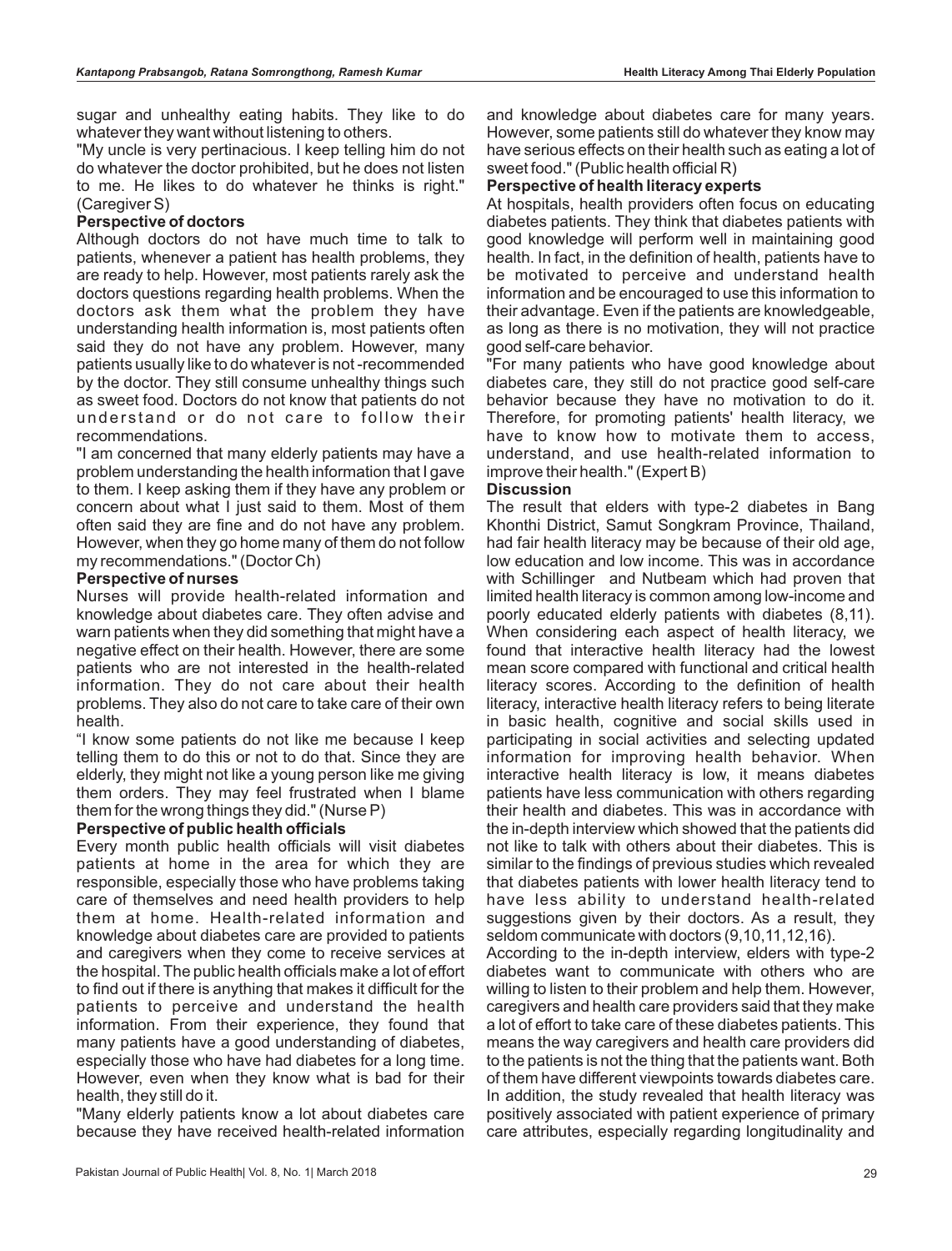comprehensiveness, among Japanese people who had a usual source of care. Furthermore, among the levels of health literacy, communicative and critical health literacy were associated with patient experience of primary care (17).

The study revealed that the social and cultural values of Thai people had an influence on their viewpoints towards diabetes. The word "diabetes" in the understanding of Thai people is the disease that is explained by a high level of blood sugar in the body until there is sugar in the urine. Thus, Thai patients try not to eat much carbohydrate and sweets, hoping to reduce their blood sugar level. Many are of the view that diabetes is as a result of their sin from a past life or this life, and thus they could not escape from it. This belief has influenced these patients to manage their health quite well. However, control of diets is a harder action for many patients. This is especially so in Thailand which is very prosperous in fruits, even with the belief in Buddhism which teaches moderation and sufficiency. The idiom, "eating to live, not living to eat", could explain the way of Thai people in releasing themselves from the sins of the past and present lives by reducing or removing meats in their meals and following vegetarian practices. These practices are good for the health condition of diabetes patients. Praying, practicing meditation, and following Buddhist ways can help diabetes patients remain calmer, less stressed and have a good reminder of what to do to take care of their health. These all help to bring about smoother and more effective management of diabetes treatment (18).

Conversely, Thai society respects seniority. Younger persons should respect older persons. In hospitals, there are young doctors and nurses who take care of diabetes patients who are much older. The way doctors and nurses tell the patients to follow their instructions strictly may cause dissatisfaction and adverse reaction from these old patients who may feel disrespected. The study found that during treatment of diabetes, if doctors behave in a way that makes old patients feel inferior, for example, ordering the patients to follow their instructions without allowing them to express any feelings or opinions, the doctors may not be able to receive sufficiently useful information from the patients, may not receive good participation from the patients, or the patients may decide to receive a treatment with a new doctor or at other hospitals (15). Some patients feel that they do not receive good respect from medical staff; some feel irritated and annoyed; some feel that they are not well cared for by medical staff. These influence them to seek out new doctors, new hospitals or other alternative treatments such as herbal treatment or traditional treatment. This can cause the diabetic condition to get worse.

### **Conclusion**

The health literacy among Thai population was not up to the standards that need to be intervened to promote better communication between them and doctors and their behavior.

Acknowledgements: The author would like to thank Chulalongkorn University, Bangkok, Thailand for financial support.

### **References**

- 1. Gastaldelli. A. Role of beta-cell dysfunction, ectopic fat accumulation and insulin resistance in the pathogenesis of type 2 diabetes mellitus. Diabetes Res Clin Pract.2011; 93(1): S60-65.
- 2. World Health Organization. Country and regional data on diabetes. Available at http:// http://www.who.int/diabetes/facts/world\_figures /en/.
- 3. World Health Organization. World Health Statistics 2012: World Health Organization. A v a i l a b l e a t http://www.who.int/gho/publications/world\_heal th\_statistics/2012/en/.
- 4. Aekplakorn. W, Chariyalertsak. S, Kessomboon. P, Sangthong. R, Inthawong. R, Putwatana.P, et al. Prevalence and management of diabetes and metabolic risk factors in Thai adults: The Thai National Health Examination Survey IV, 2009. Diabetes Care. 2011; 34(9):1980-5.
- 5. Reutrakul. S, Deerochanawong. C. Diabetes in Thailand: Status and Policy. Curr Diab Rep.2016; 16(3):28.
- 6. Nutbeam. D. Health literacy as a public health goal: A challenge for contemporary health education and communication strategies into the 21st century. Health promotion international. 2000; 15(3):259-267.
- 7. Nutbeam. D. Health Literacy and adolescents: a framework and agenda for future research. Health Education Research. Published by Oxford University Press. 2008; 23(5).
- 8. Nutbeam. D. The evolving concept of health literacy. Social Science & Medicine. 2008; 67:2072-2078.
- 9. Ad Hoc Committee on Health Literacy for the Council on Scientific Affairs, American Medical Association. Health Literacy. Report of the Council on Scientific Affairs. JAMA. 1999; 281(6):552-557.
- 10. Gazmararian. J.A, Baker. D.W, Williams. M.V, Parker. R.M, Scott. T.L, Green. D.C, Fehrenbach. S.N, Ren. J, Koplan. J.P. Health literacy among Medicare enrollees in managed care organization. JAMA. 1999; 281:545-551.
- 11. Schillinger. D, Grumbach. K, Piette. J, Wang. F, Osmond. D, Daher. C, Palacios. J, Sullivan. D.G, Bindman. B.A. Association of Health Literacy with Diabetes Outcomes. American Medical Association. 2002; 288: 475-482.
- 12. Williams. M.V, Baker. D.W, Parker. R.M, Nurss JR. Relationship of functional health literacy to patients' knowledge of their chromic disease: A study of patients with hypertension and